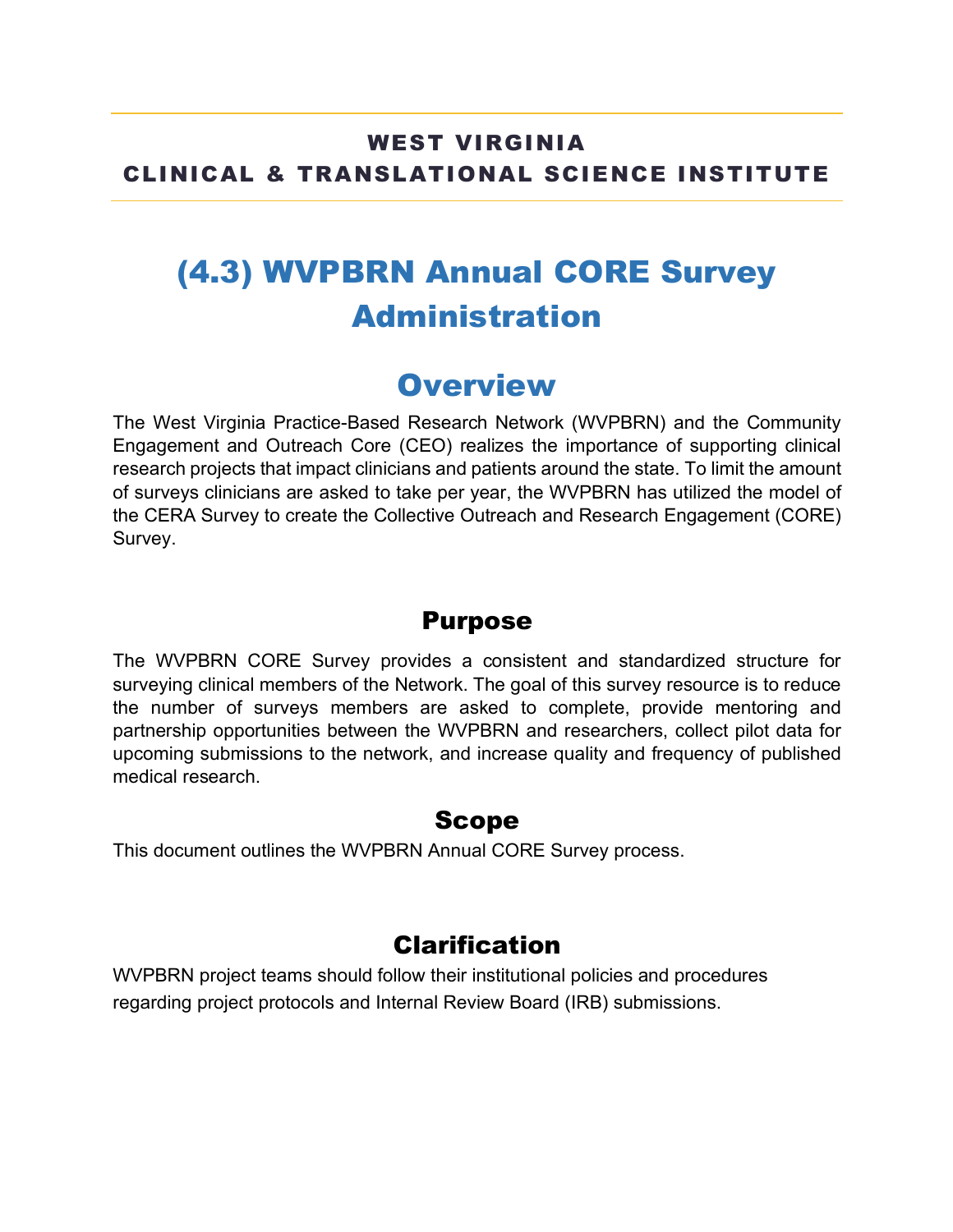#### **Definitions**

**WVPBRN Annual CORE Survey**: The CORE Survey is a compilation of survey questions from multiple clinicians and/or investigators relating to a variety of primary care topics in WV. Clinicians and/or investigators may apply to the WVPBRN to have their questions included in the survey. The WVPBRN will select the top questions (not to exceed 30 questions total) that are most relevant and of interest to members.

**Project Team**: The individual(s) listed on the proposal submission form as contact personnel on behalf of the project.

## **Policy**

The WVPBRN sends its members a submission template to use as a guideline for their survey submissions: a one page project proposal followed by 10 survey questions.

### Procedures

- 1. Investigators will complete the submission template sent to them through e-mail. WVCTSI staff will ensure that the information is properly recorded and complete.
- 2. The submission form is then assigned a number and becomes deidentified before being transferred to an Adobe PDF format.
- 3. A score sheet is created for the reviewers that focuses specifically on relevance, submission quality, clinical priorities, accessibility of information, and planned next steps or impact. Reviews will score each criteria on a scale of 1-5 with 5 being the best score. An additional comments section is provided to give reviewers an opportunity for input regarding overall project design and implications.
- 4. The WVPBRN Steering Committee selects six Network members to be reviewers based on their individual areas of expertise. The survey proposals and reviewer score sheet are sent to the selected reviewers, and they are given 2 weeks to review.
- 5. Once the review is complete, the scores for each proposal are added together to determine the three highest-scored submissions.
- 6. The submitters and project teams are then informed of whether they were or were not selected for the current year's CORE Survey.
- 7. The selected surveys are then compiled into one survey with 4 separate sections: one for each of the three projects and a section dedicated to collecting the demographic information of the individual completing the survey.
- 8. The survey is then sent out to the WVPBRN membership for completion within one month.